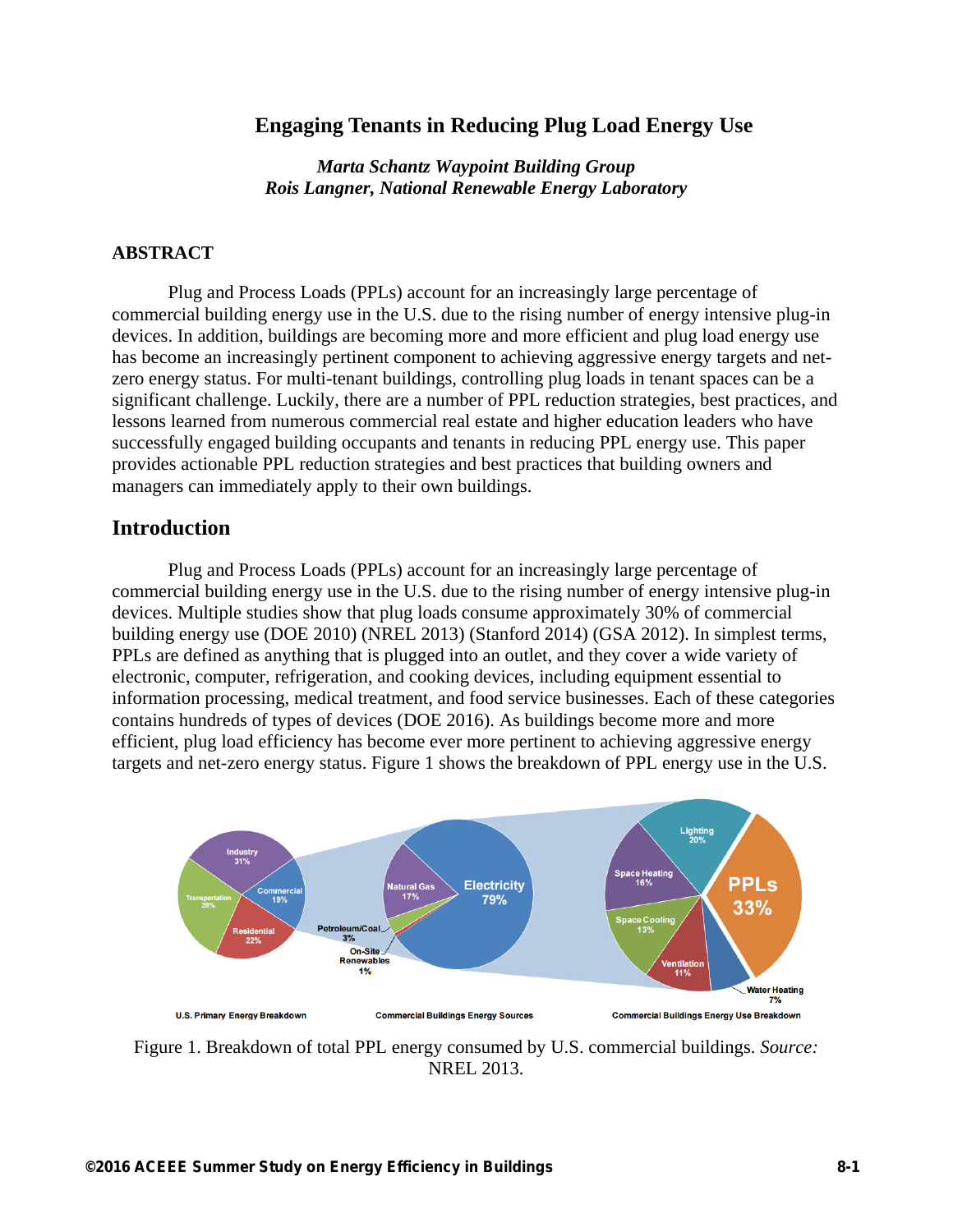Often, a fraction of PPL energy is consumed by standby power, also known as parasitic, phantom, or vampire loads. Standby power is generally defined as the minimum electricity consumed by an appliance that is plugged into an alternating current (AC) outlet and switched off, doing nothing, or "not performing their primary" function (LBNL 2016). However, some appliances do not fully cut power off when in standby mode. The parasitic load is only switched off by either unplugging the device or controlling it with smart PPL controls such as advanced power strips (APSs). Occupant engagement campaigns to "turn it off" are another great way to encourage building occupants to reduce plug load energy at the parasitic load level.

Furthermore, there is a general assumption that PPLs require significant power capacities in commercial buildings. PPL power densities (that are often specified in commercial leases) have been requested as high as 16 W/sqft (CBEA 2012), when actual plug load usage has been found to average around 1 W/sqft. Table 1 shows a range of PPL measured and requested power densities in commercial buildings.

| <b>Reference</b>            | <b>Building Type</b> | <b>PPL Power Density (W/sqft)</b>   |
|-----------------------------|----------------------|-------------------------------------|
| Wilkins and Hosni (2011)    | Office               | $0.25$ to $2.0$ (min capacity)      |
| <b>ASHRAE*</b> (2009)       | Office               | 1 (minimum capacity)                |
| Srinivasan et al. (2011)    | K-12 education       | $0.22$ to 1.06 (average density)    |
| Metzger et al. $(2011)$     | Office               | 0.9 (average density, cubicle only) |
| NRDC* (2011)                | Office               | 7.5 (requested minimum capacity)    |
| $GSA*$ (2011), Haun (2013), | Office               | 4 (requested minimum capacity)      |
| GSA (2013)                  |                      |                                     |

Table 1. PPL Power Densities Reported in Literature. *Source:* NREL 2014.

\*American Society of Heating, Refrigerating, and Air-Conditioning Engineers (ASHRAE); Natural Resources Defense Council (NRDC); U.S. General Services Administration (GSA)

On a progressive note, increasingly stringent standards such as ASHRAE Standards 90.1- 2010 and 2013 "Energy Standard for Buildings except Low-Rise Residential Buildings," requires automatic shutoff controls for 50% of power receptacles in specified spaces (ASHRAE 2013). As such, controlling plug loads is no longer an activity that can be ignored or deferred; engaging occupants and tenants in controlling plug loads can be critical for code compliance.

Scheduled shutoff controls can show significant savings for PPLs, especially because commercial buildings, on average, are only occupied one-third of the time. Turning PPLs off during unoccupied hours at night, on weekends, and during holidays presents a tremendous opportunity for energy savings. For example, the National Renewable Energy Laboratory's (NREL's) net-zero energy Research Support Facility (RSF) focuses an enormous effort on turning PPLs off during unoccupied hours in order to meet the building's net-zero energy goals. Table 2 shows annual plug load energy use intensity (EUI - kBtu/sqft) in the RSF that would result from occupied and unoccupied PPL power densities (W/sqft). The red circle shows the plug load EUI that NREL used in its old office space – about 25 kBtu/sqft. By turning equipment off by night, NREL reduced its EUI down to 10 kBtu/sqft in the RSF, as seen in the yellow circle. Furthermore, by using more efficient equipment such as laptops instead of desktops, and consolidating printers into central locations, NREL reduced its daytime PPL EUI to approximately 6 kBtu/sqft as shown in the green circle.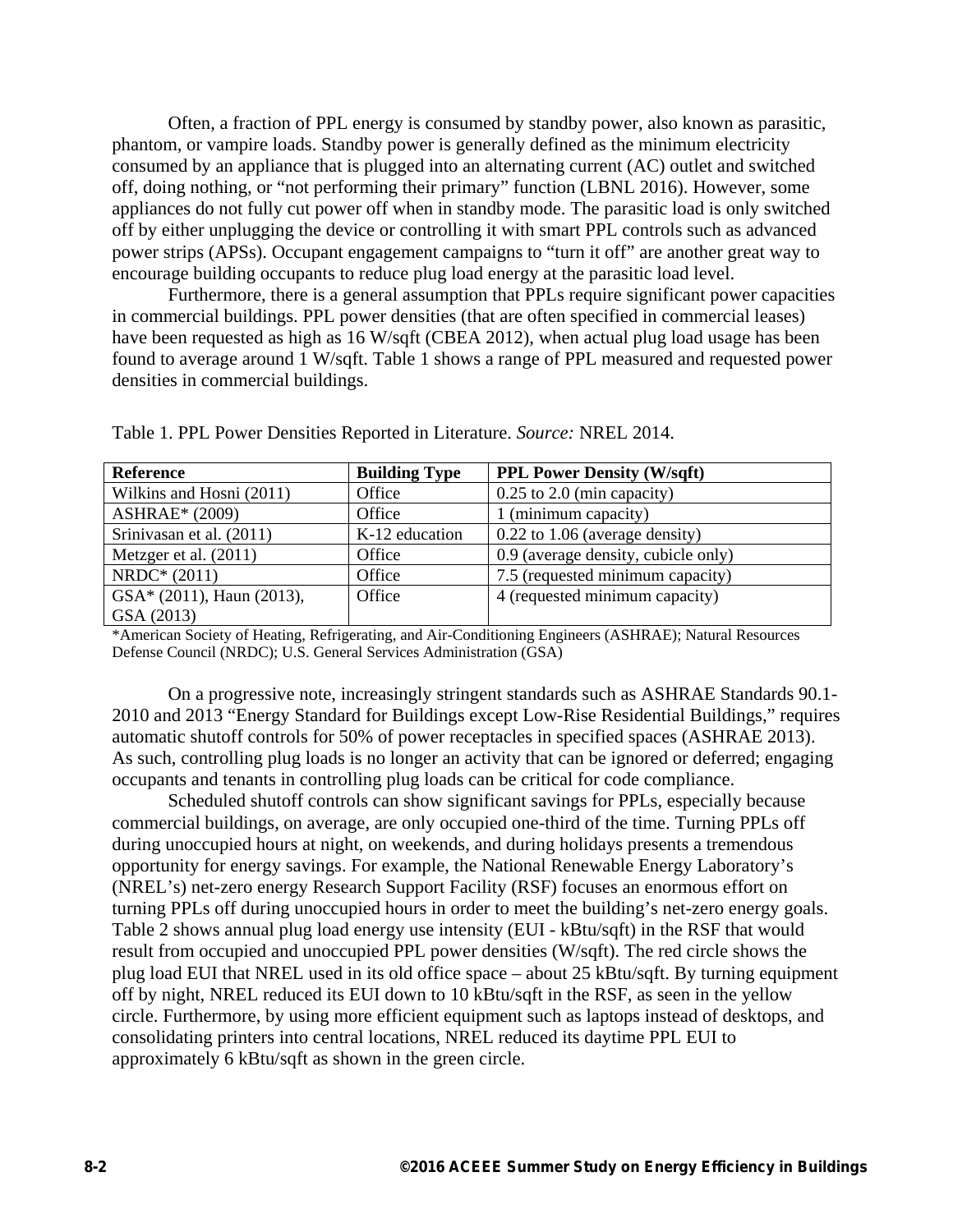| Annual Plug Load Energy Use Intensity (kBtu/ft <sup>2</sup> ) |      |      |                         |      |             |      |            |      |                        |          |      |      |                                                          |      |      |      |
|---------------------------------------------------------------|------|------|-------------------------|------|-------------|------|------------|------|------------------------|----------|------|------|----------------------------------------------------------|------|------|------|
|                                                               |      |      |                         |      |             |      |            |      |                        |          |      |      | <b>Unoccupied Hours Power Density (W/ft<sup>2</sup>)</b> |      |      |      |
|                                                               |      | 0.10 | 0.20                    | 0.30 | 0.40        | 0.50 | 0.60       | 0.70 | 0.80                   | 0.90     | 1.00 | 1.10 | 1.20                                                     | 1.30 | 1.40 | 1.50 |
|                                                               | 0.10 | 3.0  | 5.2                     | 7.4  | 9.7         | 11.9 | 14.1       | 16.3 | 18.6                   | 20.8     | 23.0 | 25.2 | 27.4                                                     | 29.7 | 31.9 | 34.1 |
|                                                               | 0.20 | 3.8  | 6.0                     | 8.2  | 10.4        | 12.7 | 14.9       | 17.1 | 19.3                   | 21.5     | 23.8 | 26.0 | 28.2                                                     | 30.4 | 32.7 | 34.9 |
|                                                               | 0.30 | 4.5. | 88                      | 9.0  | 11.2        | 13.4 | 15.6       | 17.9 | 20.1                   | 22.3     | 24.5 | 26.8 | 29.0                                                     | 31.2 | 33.4 | 35.6 |
| Power                                                         | 0.40 | 5.3  | 7.5                     | 9.7  | 12.0        | 14.2 | 16.4       | 18.6 | 20.9                   | 23.1     | 25.3 | 27.5 | 29.7                                                     | 32.0 | 34.2 | 36.4 |
|                                                               | 0.50 | 6.1  | 8.3                     | 10.5 | 12.7        | 15.0 | 17.2       | 19.4 | 21.6                   | 23.8     | 26.1 | 28.3 | 30.5                                                     | 32.7 | 35.0 | 37.2 |
|                                                               | 0.60 | 6.8  | 1                       | 11.3 | 13.5        | 15.7 | 17.9       | 20.2 | 22.4                   | 24.6     | 26.8 | 29.1 | 31.3                                                     | 33.5 | 35.7 | 38.0 |
| (W/ft <sup>2</sup> )<br><b>Hours</b>                          | 0.70 | 7.6  | $\overline{\mathbf{3}}$ | 12.0 | 14.3        | 16.5 | 18.7       | 20.9 | 23.2                   | 25.4     | 27.6 | 29.8 | 32.1                                                     | 34.3 | 36.5 | 38.7 |
|                                                               | 0.80 | 5.4  | 0.6                     | 12.8 | 15.0        | 17.3 | 19.5       | 21.7 | 23.9                   | $20 - 2$ | 28.4 | 30.6 | 32.8                                                     | 35.0 | 37.3 | 39.5 |
| sity                                                          | 0.90 | 9.1  | T1.4                    |      |             |      |            | ı9   | 24.7                   | 26.9     | 29.1 | 31.4 | 33.6                                                     | 35.8 | 38.0 | 40.3 |
| led<br>É<br>$\overline{a}$                                    | 1.00 | 0.9  | 12.1                    | 14.4 | <b>TWAY</b> | 1979 | <b>ALL</b> | - 2  | 25.5                   | 27.7     | 29.9 | 32.1 | 34.4                                                     | 36.6 | 38.8 | 41.0 |
| $\mathbf{u}$<br>Ŏ                                             | 1.10 | 10.7 | 42.5                    | 15.1 | 17.3        | 19.6 | 21.8       | 24.0 | n o<br><b>Children</b> | 20.5     | 30.7 | 32.9 | 35.1                                                     | 37.3 | 39.6 | 41.8 |
|                                                               | 1.20 | 11.4 | 13.7                    | 15.9 | 18.1        | 20.3 | 22.6       | 24.8 | 27.0                   | 29.2     | 31.4 | 33.7 | 35.9                                                     | 38.1 | 40.3 | 42.6 |
| Occi                                                          | 1.30 | 12.2 | 14.4                    | 16.7 | 18.9        | 21.1 | 23.3       | 25.5 | 27.8                   | 30.0     | 32.2 | 34.4 | 36.7                                                     | 38.9 | 41.1 | 43.3 |
|                                                               | 1.40 | 13.0 | 15.2                    | 17.4 | 19.6        | 21.9 | 24.1       | 26.3 | 28.5                   | 30.8     | 33.0 | 35.2 | 37.4                                                     | 39.7 | 41.9 | 44.1 |
|                                                               | 1.50 | 13.7 | 16.0                    | 18.2 | 20.4        | 22.6 | 24.9       | 27.1 | 29.3                   | 31.5     | 33.8 | 36.0 | 38.2                                                     | 40.4 | 42.6 | 44.9 |

Table 2. PPL Power Density Reduction in NREL RSF. *Source:* NREL 2011.

Getting to such low EUIs does require various levels of occupant engagement and controls, as PPLs are one of the few internal building system loads that have direct interface with tenants and occupants. Because of this, plug load efficiency measures require action from building owners and managers to support tenant education, and tenant buy-in. The following sections of this paper discuss the challenges of engaging tenants and solutions to overcome those challenges.

### **Challenges**

There are many challenges that arise when engaging tenants in reducing plug load energy use. The first of those challenges is educating building owners, property managers, and occupants on the significance of PPL energy use in relation to whole-building energy consumption, and the opportunity that exists in saving energy by controlling PPLs. On average, PPLs consume approximately one-third of whole-building energy use. In providing this awareness, building owners, property managers, and occupants will have the background knowledge and impetus to take part in PPL energy reduction efforts.

 Even if stakeholders understand the importance of reducing PPL energy use, the next challenge is to encourage building occupants to take action in controlling PPLs. There are a number of behavioral and technology options on the market ranging from simple messaging campaigns, to APSs, to networked circuit controls. Commercial building decision-makers need to be aware of these options to make more informed decisions about PPL controls, and to understand the benefits and costs of each reduction opportunity.

 One of the biggest challenges, even after the business case for PPL efficiency measures has been made and savings have been justified, is the continual need to encourage tenants to reduce PPL energy use. This is especially true in multi-tenant and institutional buildings. Repeated efforts from building owners, managers, and upper management is required to encourage tenants and employees to turn plug loads off, reduce the number of plug-in devices, and overall, reduce their PPL energy impact. Creative messaging and incentive programs can also be an impactful way to encourage tenants and employees to take action.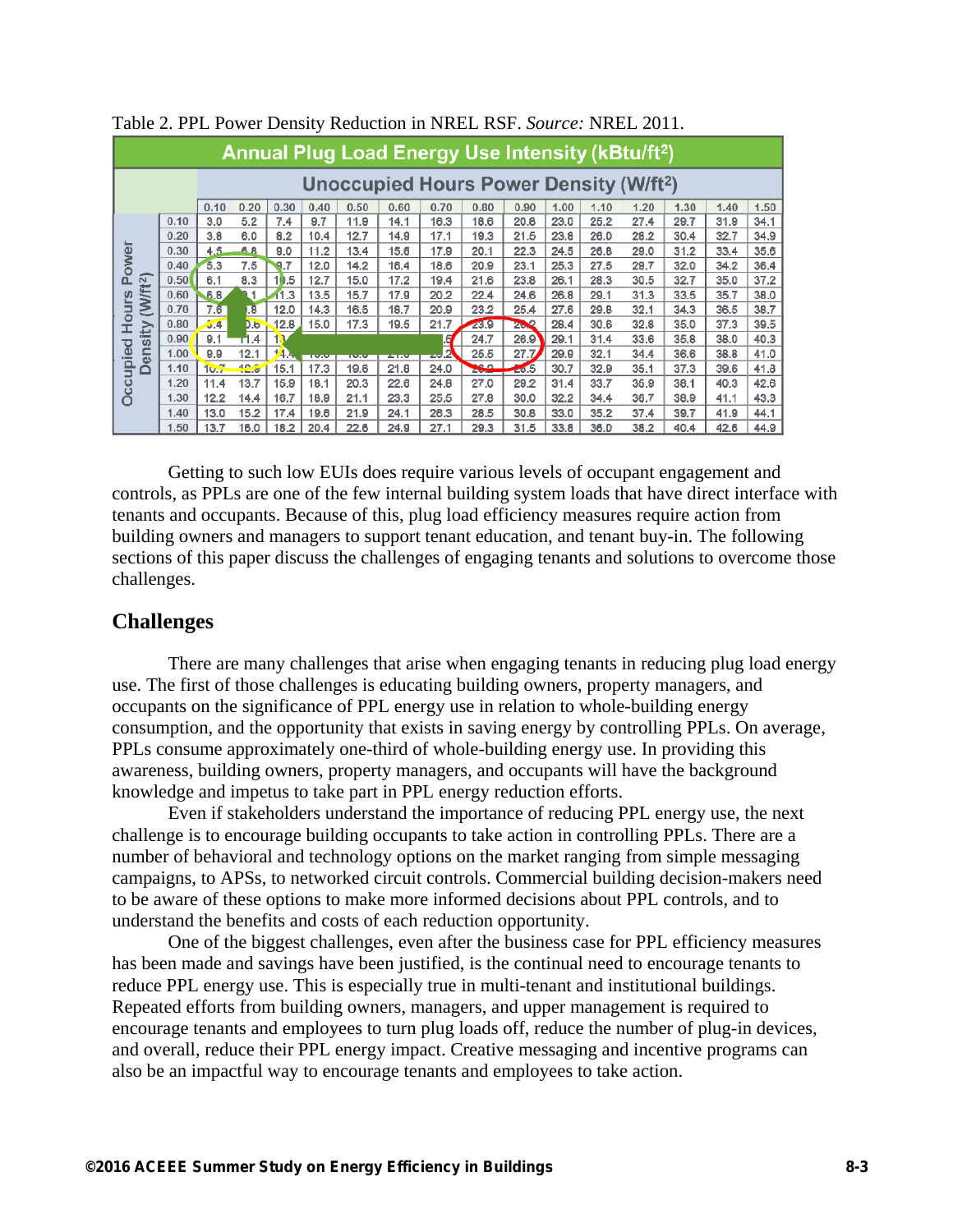# **Solutions**

Building owners and managers can overcome the challenges that arise when engaging tenants and building occupants in reducing plug load energy use by leveraging a number of solutions. These solutions include education opportunities, tenant engagement campaigns, and technical solutions; each provides a significant opportunity to impact commercial building plug load energy use.

A wealth of educational resources have been developed that outline these solutions. Table 3 provides information on a few of the organizations and institutions that offer PPL-specific technical guidance, case studies, business case analyses, best practices, and lessons learned from peers and scientific research in the commercial buildings market.

| Organization          | <b>Description</b>                        | <b>Plug Load Specifics</b>                     |
|-----------------------|-------------------------------------------|------------------------------------------------|
| Department of         | A platform for commercial building        | The BBA's PPL Technical Team shares            |
| Energy's              | owners, corporate sustainability          | best practices, deploys current PPL            |
| (DOE's) Better        | directors, facilities managers, and       | energy reduction information, and              |
| <b>Buildings</b>      | engineers to collaborate with technical   | introduces new/upcoming PPL energy             |
| <b>Alliance (BBA)</b> | experts, and together work to accelerate  | reduction technologies to commercial           |
|                       | adoption of innovative energy             | building owners/managers. (DOE 2016)           |
|                       | efficiency solutions nationwide.          |                                                |
| GSA's Green           | The GPG program leverages GSA's real      | GPG conducted an Advanced Power                |
| Proving               | estate portfolio to evaluate innovative   | Strips pilot study in 2012 with results and    |
| Ground (GPG)          | sustainable building technologies.        | details available for interested parties.      |
|                       |                                           | (GSA 2012)                                     |
| Regional              | REEOs work to accelerate energy           | Various REEOs have implemented a               |
| Energy                | efficiency in the building sector through | number of plug load-focused activities         |
| Efficiency            | public policy, program strategies and     | across the U.S. For example, the               |
| Organizations         | education.                                | <b>Northeast Energy Efficiency Partnership</b> |
| (REEOs)               |                                           | convened an APS working group to study         |
|                       |                                           | energy reduction associated with APSs in       |
|                       |                                           | residential and commercial buildings.          |
|                       |                                           | (NEEP 2016)                                    |

Table 3. Market Resources for PPL Education & Information.

The educational resources developed by these organizations offer a range of opportunities to reduce plug load energy across all commercial building types. From basic plug load metering to the complex integration of plug load controls with energy management systems and other building systems, these resources offer solutions to address various levels of complexity, effort, cost, and tenant engagement for a particular building. A number of these solutions are described below.

## **Sub-Metering**

To best manage plug loads, it is useful and important to understand baseline PPL energy use and operation. The often-used adage "if you can't measure it, you can't manage it" holds true for many electronic devices, where data collection and analysis can highlight opportunities for savings. While it is possible to get granular energy use data for PPLs, it may be infeasible for all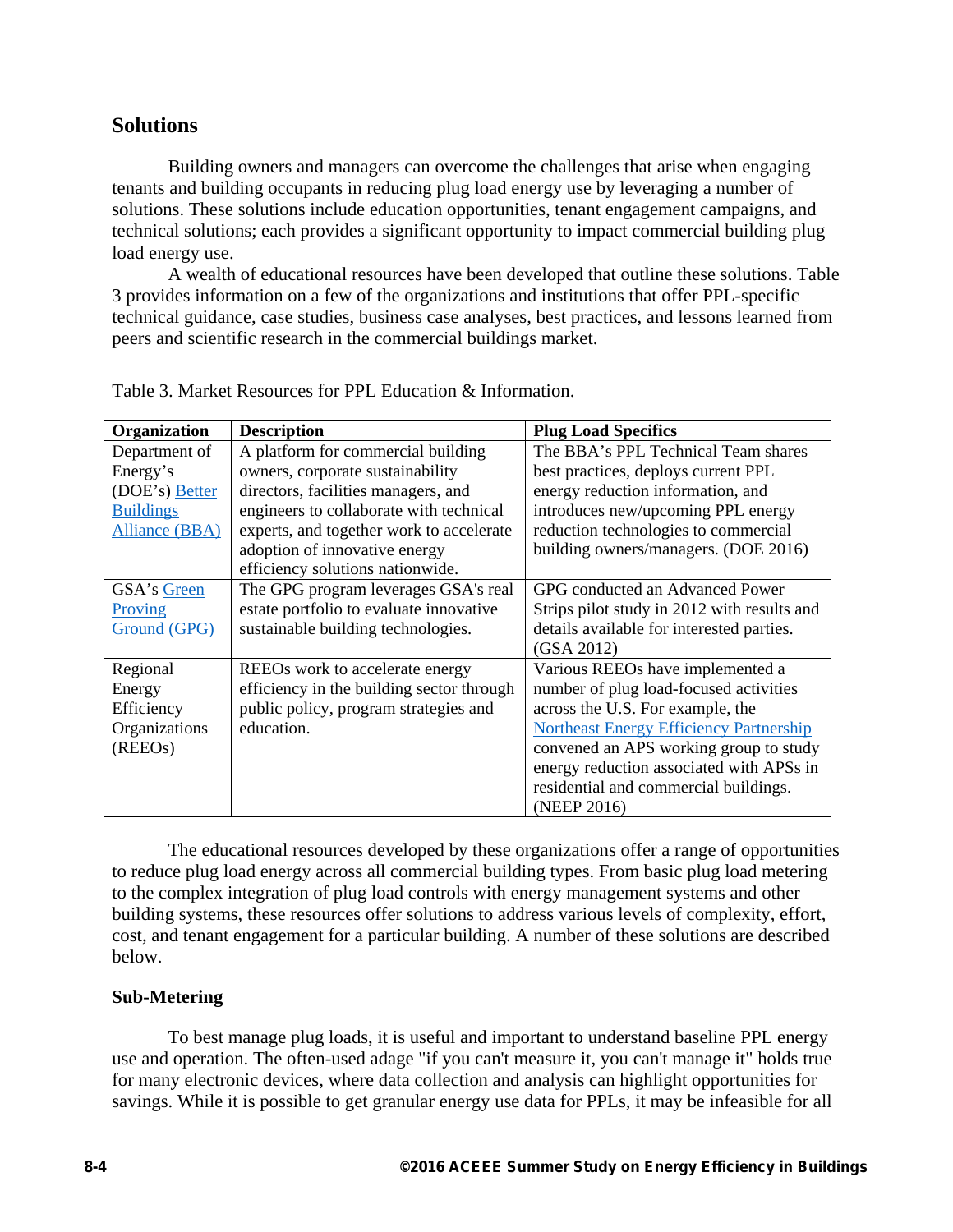building owners or managers to collect high-resolution data due to cost or time investments. However, other opportunities exist, including simple data loggers on individual pieces of building equipment, over-the-outlet meters at each plug load outlet, circuit level metering at the plug load-specific panel itself, or a different metering option in between. While metering systems do not directly improve energy efficiency, metering systems enable focused, energy efficient actions to reduce PPL energy consumption.

To illustrate this, the commercial real estate company, Tower Companies, conducted a plug-load energy reduction pilot in one of their multi-tenant office buildings. Before implementing plug load reduction strategies, Tower Companies installed floor-by-floor submeters to first understand the baseline energy consumption associated with PPLs. They then used the submeters to trend PPL energy use after implementing PPL reduction strategies, and quantify the energy savings against the baseline (DCSEU 2016).

#### **Messaging Campaigns**

Tenant messaging campaigns and competitions offer more simple options to encourage PPL energy reduction. Tenant messaging campaigns often include training, informational letters or internal newsletters, emails, signage, videos, periodic reminders and updates, and incentive programs. Going a step further, submetering at the tenant or space level can help measure progress over time and feed into competitions, tenant messaging via newsletters, regular meetings, emails, or other announcements.

For example, the real estate organization, Shorenstein, implemented a "Flip the Switch" campaign in 2011 to promote occupant awareness of PPL energy use and encourage occupants to turn equipment off when not in use. The company used educational workshops to help tenants find and capitalize on energy savings opportunities in their own office space. The campaign achieved enough initial success for Shorenstein to expand by rolling out an "I Will if You Will," tenant energy challenge that provides real-time feedback on energy use, easy strategies for improvement, and incentives to encourage participation (Shorenstein 2016). The "I Will if You Will" challenge participation included over 30 tenants representing 1 million square feet of office space across Shorenstein's national portfolio. These participants achieved an average of 27% reduction in PPL energy use. Qualitatively, "Flip the Switch" has helped Shorenstein develop long-lasting relationships with its tenants. Focusing on energy efficiency and sustainability at large, the program has led to more active and environmentally conscious tenants. Shorenstein has leveraged the program as a gateway program for new tenant engagement initiatives, and as such the firm continues to enhance and expand its tenant engagement programming. The lessons learned from prior "Flip the Switch" initiatives are informing the next iterations of tenant-facing sustainability programming at Shorenstein (BBC 2015).

#### **Advanced Power Strips**

Another opportunity to reduce plug load energy use in tenant spaces is to install APSs at workstations and in common areas (BBA 2015). APSs are similar to conventional power strips that are often used for plugging multiple electronic devices into a wall outlet; however, APSs have built-in technology to reduce PPL runtimes and save energy when the devices are not in use. Contrary to popular belief, APSs can be used across building types and across equipment types; this concept is illustrated in Figure 2 below.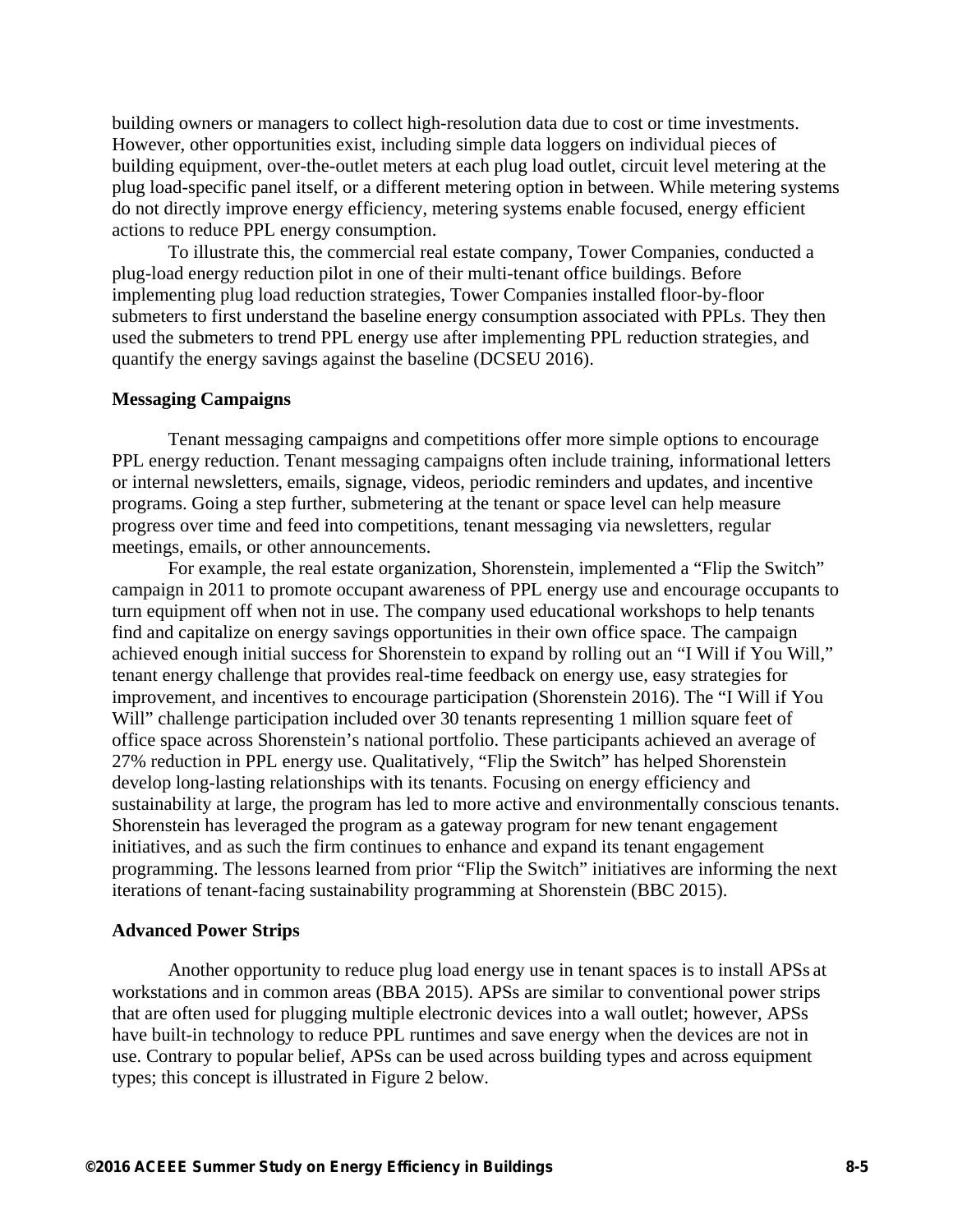|                          | Office Desk Area | Conference<br>Room | <b>Printer Room</b> | <b>Break Room</b> | Computer Lab | Electronic<br>Display Area | Cashier Aisle | Enetertainment<br>Center | <b>Business</b><br>Center | Gym                     | Party Room |
|--------------------------|------------------|--------------------|---------------------|-------------------|--------------|----------------------------|---------------|--------------------------|---------------------------|-------------------------|------------|
| <b>Commercial Office</b> | ✓                |                    | ັ                   | $\checkmark$      |              |                            |               |                          |                           | $\checkmark$            |            |
| <b>Medical Office</b>    |                  |                    |                     | ✓                 |              |                            |               |                          |                           |                         |            |
| <b>Higher Education</b>  | ✔                |                    | ◆                   |                   |              |                            |               | ✓                        |                           | $\overline{\mathbf{v}}$ |            |
| Retail                   |                  |                    |                     |                   |              |                            |               |                          |                           |                         |            |
| Grocery                  |                  |                    |                     |                   |              |                            |               |                          |                           |                         |            |
| <b>Food Service</b>      |                  |                    |                     |                   |              |                            | $\bullet$     |                          |                           |                         |            |
| Hospitality/Lodging      |                  |                    |                     |                   |              |                            |               |                          |                           |                         |            |
| Multifamily              | ✓                |                    |                     |                   |              |                            |               |                          |                           |                         |            |

Figure 2. APS Applications across Building Types and Spaces. *Source;* BBA 2015.

The majority of APSs do require a certain level of tenant engagement and buy-in to achieve full savings potential in electronic devices. To ensure that occupants use APSs appropriately, building managers/owners can provide instructional information on how an APS works (NREL 2015) or work with tenants individually via in-person educational sessions.

There are five main types of APS controls that can be used for plug-in equipment, depending on the type of equipment and user preference. These five APS control types are described in Table 4 below: master-controlled, timer, activity monitor, remote switch, and masterless.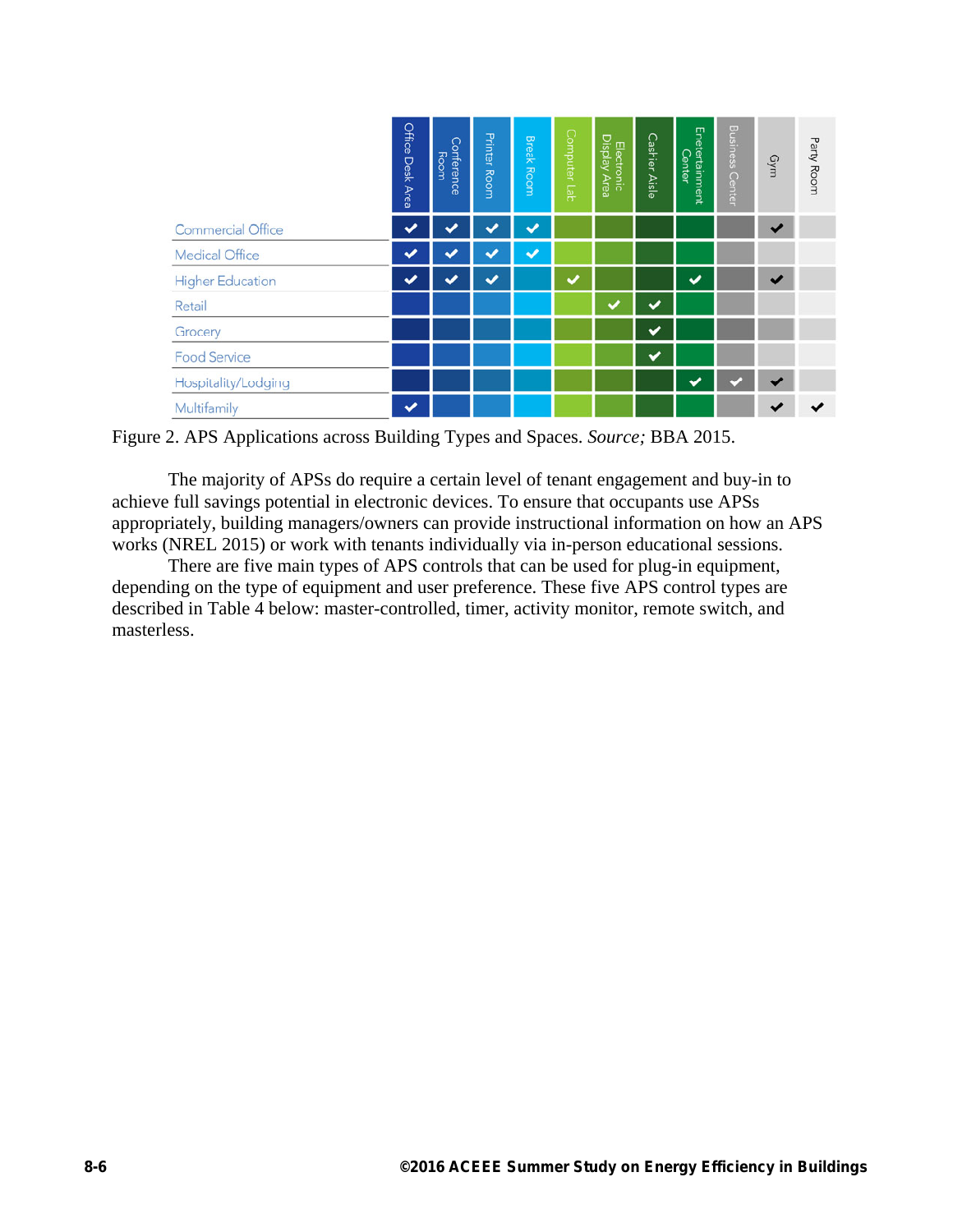|  |  |  | Table 4. The Five Common APS Control Strategies. Source: BBA 2015. |  |  |
|--|--|--|--------------------------------------------------------------------|--|--|
|  |  |  |                                                                    |  |  |

| <b>APS Type</b> | <b>Description</b>     | <b>Usage Examples</b>                                                   |
|-----------------|------------------------|-------------------------------------------------------------------------|
| Master-         | Turn peripheral        | • Office Desk Area/Computer Lab: Desktop/laptop computers connected     |
| Controlled      | devices off when a     | to a control/master outlet. Monitors/lamps/phone chargers connected to  |
|                 | primary device is      | "switched" outlets.                                                     |
|                 | turned off by the      | • Hotel Room Entertainment Centers: TVs connected to a master outlet.   |
|                 | user.                  | DVD players, speakers, etc., connected to switched outlets. Exceptions  |
|                 |                        | include cable boxes or other always-on devices.                         |
|                 |                        | • Multifamily Room Entertainment Centers: TVs connected to a master     |
|                 |                        | outlet. DVD players, game consoles, speakers, lamps, etc. connected to  |
|                 |                        | switched outlets. Exceptions include cable boxes or other always-on     |
|                 |                        | devices.                                                                |
| Timer           | Automatically turn     | · Conference Rooms: Projectors, monitors, speakers, etc. Optional       |
|                 | off outlets based on a | motion sensors can be used to turn equipment on or off if meetings end  |
|                 | pre-set schedule.      | early or if unplanned meetings occur.                                   |
|                 |                        | • Break Rooms: Toasters, microwaves, coffee makers, or any other        |
|                 |                        | powered kitchen device.                                                 |
|                 |                        | · Printer Rooms: Printers, copiers, fax machines, laminators, pencil    |
|                 |                        | sharpeners, hole punchers, etc.                                         |
|                 |                        | • Electronic Display Area: TV displays, computer/cellphone tryout       |
|                 |                        | stations, cosmetic lights/mirror stations, jewelry light stations, etc. |
|                 |                        | • Cashier Aisles: Cash registers, conveyor belts, aisle lights, etc.    |
|                 |                        | • Gyms in Hotel or Multifamily Spaces: Workout equipment such as        |
|                 |                        | treadmills and elliptical machines, TVs, sound systems, etc.            |
|                 |                        | • Multifamily Game Room/Party Room: TVs, speakers, other plug-in        |
|                 |                        | equipment.                                                              |
| Activity        | Turn equipment on or   | · Office Desk - Commercial office, medical office, higher education     |
| Monitor         | off in response to     | research office, multifamily leasing office                             |
|                 | motion detected in a   | · Conference Rooms: Projectors, monitors, speakers, etc.                |
|                 | room.                  | • Break Rooms: Non-critical appliances                                  |
|                 |                        | • Hotel Business Centers: Computer monitors, printers, etc.             |
|                 |                        | • Game Room/ Party Room Multifamily: TVs, speakers, other plug-in       |
|                 |                        | equipment.                                                              |
| Remote          | Enable users to easily | • Office Desk Areas: Computers, monitors, task lamps, printers,         |
| Switch          | turn off a power strip | miscellaneous plug-in office equipment.                                 |
|                 | via a remote switch.   | • Computer Lab: Computers, monitors, task lamps, printers.              |
|                 |                        | • Hotel Room Entertainment Centers: TVs, speakers, other plug-in        |
|                 |                        | equipment.                                                              |
|                 |                        | • Electronic Display Area: TV displays, computer/cellphone try-out      |
|                 |                        | stations, cosmetic lights/mirror stations, jewelry light stations, etc. |
|                 |                        | • Cashier Aisles: Cash registers, conveyor belts, aisle lights, etc.    |
|                 |                        | · Game Room/ Party Room Multifamily: TVs, speakers, other plug-in       |
|                 |                        | equipment.                                                              |
| Masterless      | Turn off power to      | · Office Desk Area: Computers, monitors, task lamps, printers,          |
|                 | outlets completely     | miscellaneous plug-in office equipment.                                 |
|                 | when the controlled    | • Electronic Display Area: TV displays, computer/cellphone try-out      |
|                 | devices are turned     | stations, cosmetic lights/ mirror stations, jewelry light stations.     |
|                 | off, eliminating       | • Cashier Aisles: Cash registers, conveyor belts, aisle lights.         |
|                 | vampire loads.         | • Conference Rooms: Projectors, monitors, speakers, etc.                |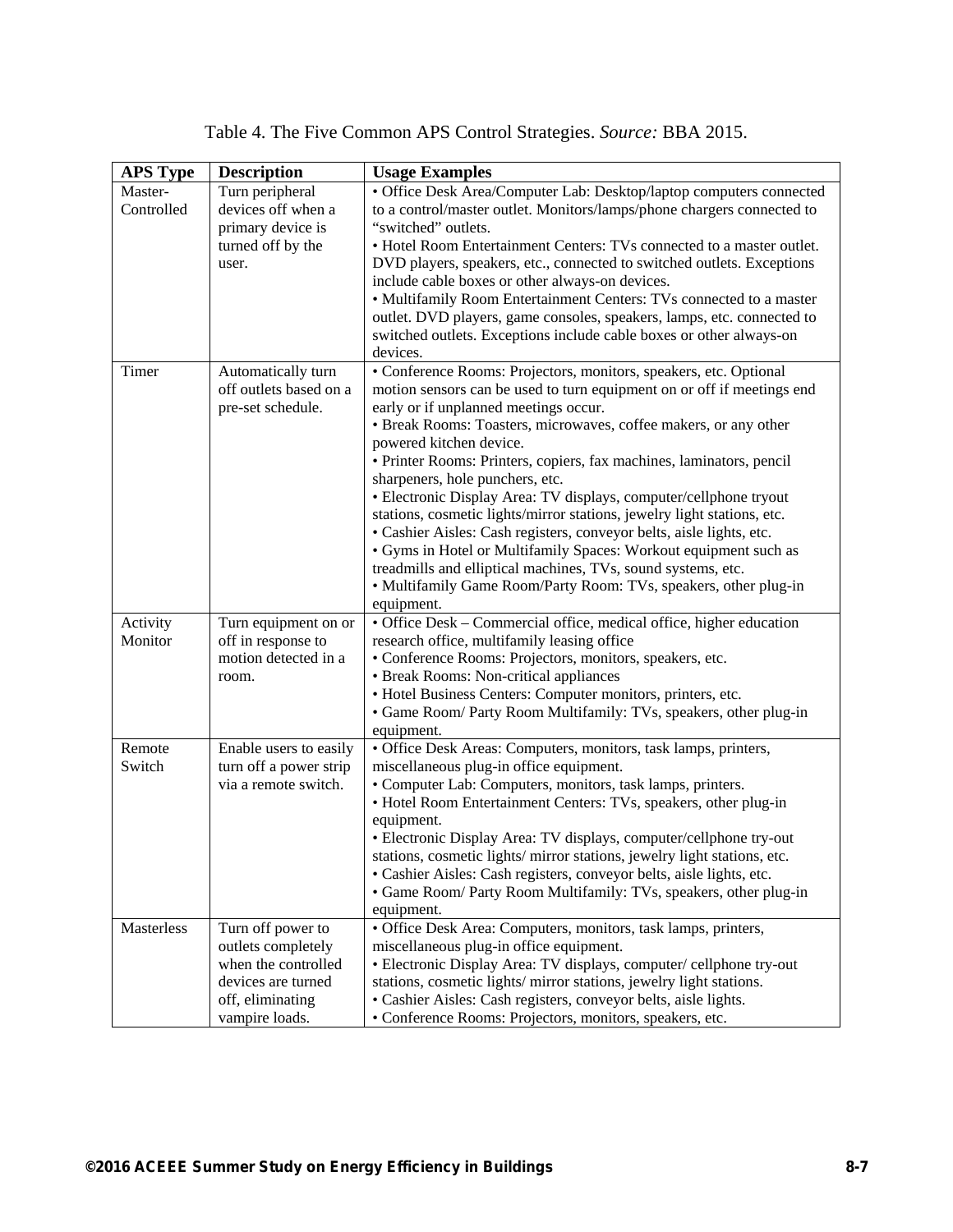In 2012, GSA GPG coordinated with NREL to test the effectiveness of three plug load reduction strategies in eight federal office buildings throughout GSA's Mid-Atlantic Region. The tested strategies included 1) schedule-based control, 2) load-sensing, and 3) a combination of the two. Schedule-based control was found to be most effective. The program estimated savings from its APS plug load efficiency measures of 26% energy reduction at workstations with advanced computer management already in place, 50% energy reduction in kitchens and printer rooms, and a 2-year payback (GSA 2012).

#### **Equipment Upgrades**

When the time comes to upgrade plug-in equipment, low-energy or ENERGY STAR rated products (DOE EERE 2016) should be considered at a minimum. ENERGY STAR is a U.S. Environmental Protection Agency voluntary program that has helped businesses and individuals save money through superior energy efficiency over the past two decades (EPA 2016). Significant energy savings can be achieved by replacing old, inefficient equipment with low-energy or ENERGY STAR-certified equipment. Working with commercial building tenants during tenant improvement fit-outs to encourage the procurement and installation of highefficiency equipment can result in significant PPL energy savings.

#### **Utilizing Built-In Low Power States**

Often, plug load devices and equipment have built-in low power states that, when activated, result in plug load energy savings. Built-in automatic low-power state functionality, such as standby and sleep modes, should be activated in as many devices and equipment as possible. When activated, internal processes monitor idle time and devices enter a low-power state when they have been idle for a given period of time. Automatic low-power states provide limited control, but when configured correctly, are often the most accessible, inexpensive, and effective energy-saving strategy. A prime example of this type of control is a computer entering "sleep" mode. One challenge with low-power state control is ensuring that information services departments enable appropriate settings and use newly available updating techniques (such as wake-on local area network) to update software and maintain effective business operations.

#### **Space Optimization and Design Strategies**

When it comes to new construction and major renovation projects, design teams have the opportunity to consolidate and optimize the layout of PPLs in a space. A designated "plug load champion" is recommended to work with the design team to ensure that PPLs are considered in the design, and that standard specifications, operations, and design standards that limit energysaving opportunities are questioned. The design team also plays a key role in maximizing space efficiency, which increases the ratio of occupants per building area to specific pieces of equipment. Space efficiency can drastically reduce PPL energy use and can be achieved by consolidating break rooms, providing common print areas, and cafeterias. Consolidated equipment is used more efficiently than distributed equipment at each workstation, and thus the number of PPLs and PPL energy use is lowered.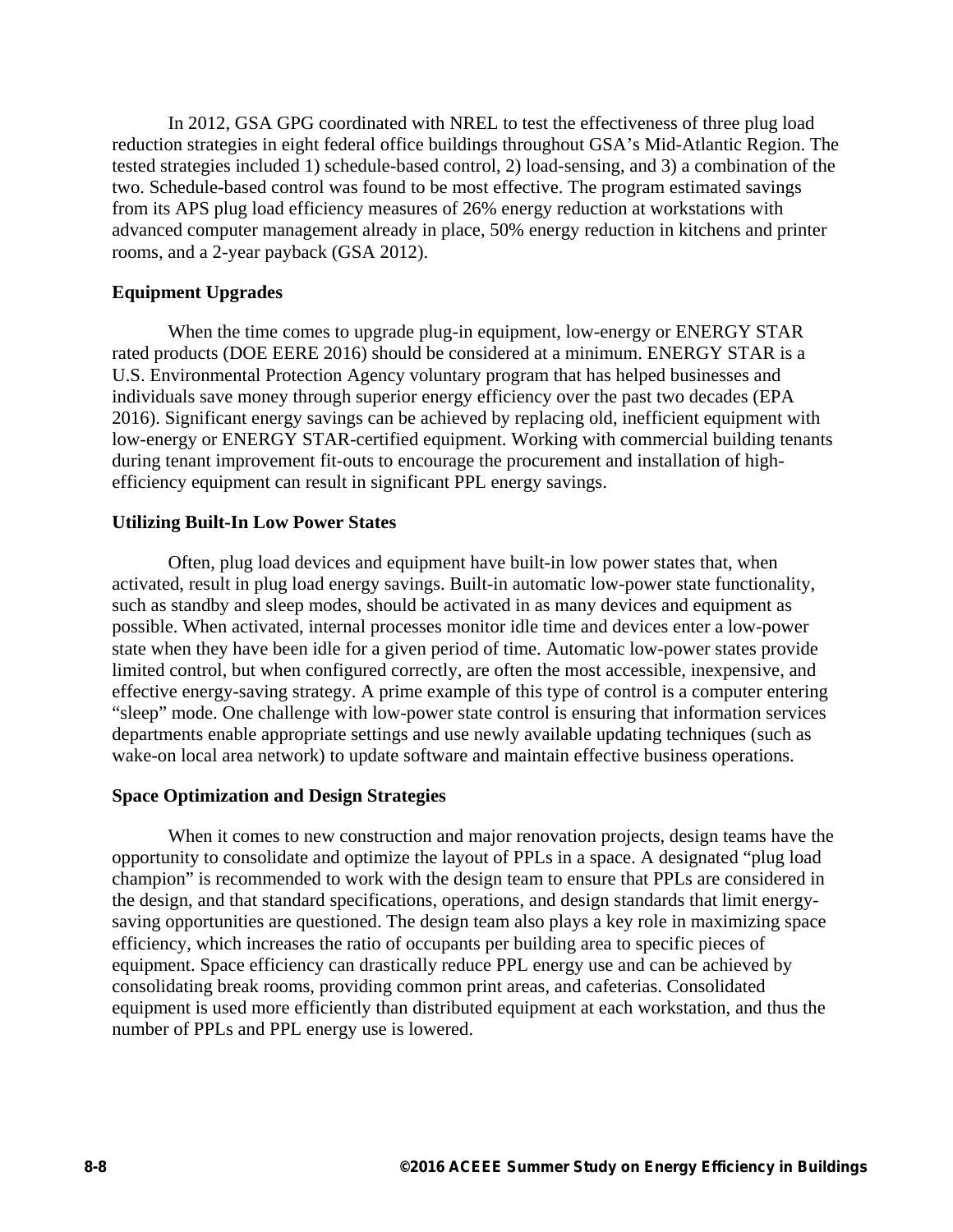#### **Integrated Control Strategies and Energy Displays**

Integrating PPL controls into other building systems is a more technical, detailed, and costly approach, but can offer significant PPL energy savings. For example, PPL controls can be integrated into a building's electrical system to control outlets at workstations and in common areas when a space is unoccupied. This strategy can be as simple as installing switches, vacancy sensors, or timed disconnects on outlets, or as sophisticated as controlling outlets through the building management system. These integrated control strategies typically apply to new construction, whole-building retrofits, large tenant improvement fit-outs, and staged retrofit projects.

Additionally, more for new construction or major renovation projects, aggregating PPLs onto dedicated electrical panels can enable long term, deep PPL savings opportunities. With dedicated PPL panels, circuits can be integrated with occupancy sensors through a building energy management system to turn off PPLs during nonbusiness or unoccupied hours. These panels also allow for easy energy submetering, which can be used to develop a building PPL energy-use display system that can provide feedback to the occupants. Dashboards and computer systems with real-time data feedback provide opportunities for tenant engagement and education in novel and interesting formats.

PNC Bank conducted a study to test the impact of energy dashboards on office occupants. Each workstation had access to an energy dashboard that provided feedback to the occupant (self-monitoring of personal computers, advice to reduce energy, and comparison of occupant energy to others), allowed remote control of workstation equipment, and automated controls based on individual occupant schedules. Workstations equipped with all four features achieved average energy savings of 35.4% (SpringerLink 2013).

#### **Costs and Expected Energy Savings**

The cost of implementing plug load control strategies varies. The Department of Energy (2015) recently published a set of decision guides that provides a range of costs (low, medium, or high), potential energy savings, implementation complexity and technical ease for several PPL control strategies. Each guide is tailored to show how the control strategies apply to specific building end uses, offering solutions for several building types. The resource also characterizes the control strategies by project type, providing users with insight into the appropriateness of the strategies for difference stages of building renovation or construction projects.

Additionally, when considering the full project cost of PPL energy reduction strategies, commercial building teams should make sure to take advantage of local utility incentives (DOE 2016) to bring down project implementation costs. Incentive programs are available for purchasing APSs in commercial properties across many utilities and efficiency organizations nationally.

Estimating savings from PPL efficiency measures can be a subjective process if a building does not have sufficient baseline energy use data or pilot test information on hand. To help estimate PPL energy savings in an office setting, NREL has published a free savings calculation worksheet (NREL 2013) to provide direction and clarity on calculating the savings potential of individual PPL devices and equipment. This is a hands-on exercise; the worksheet instructs users to conduct a walkthrough audit to inventory plug load equipment and calculate the estimated energy savings for recommended PPL strategies in each space.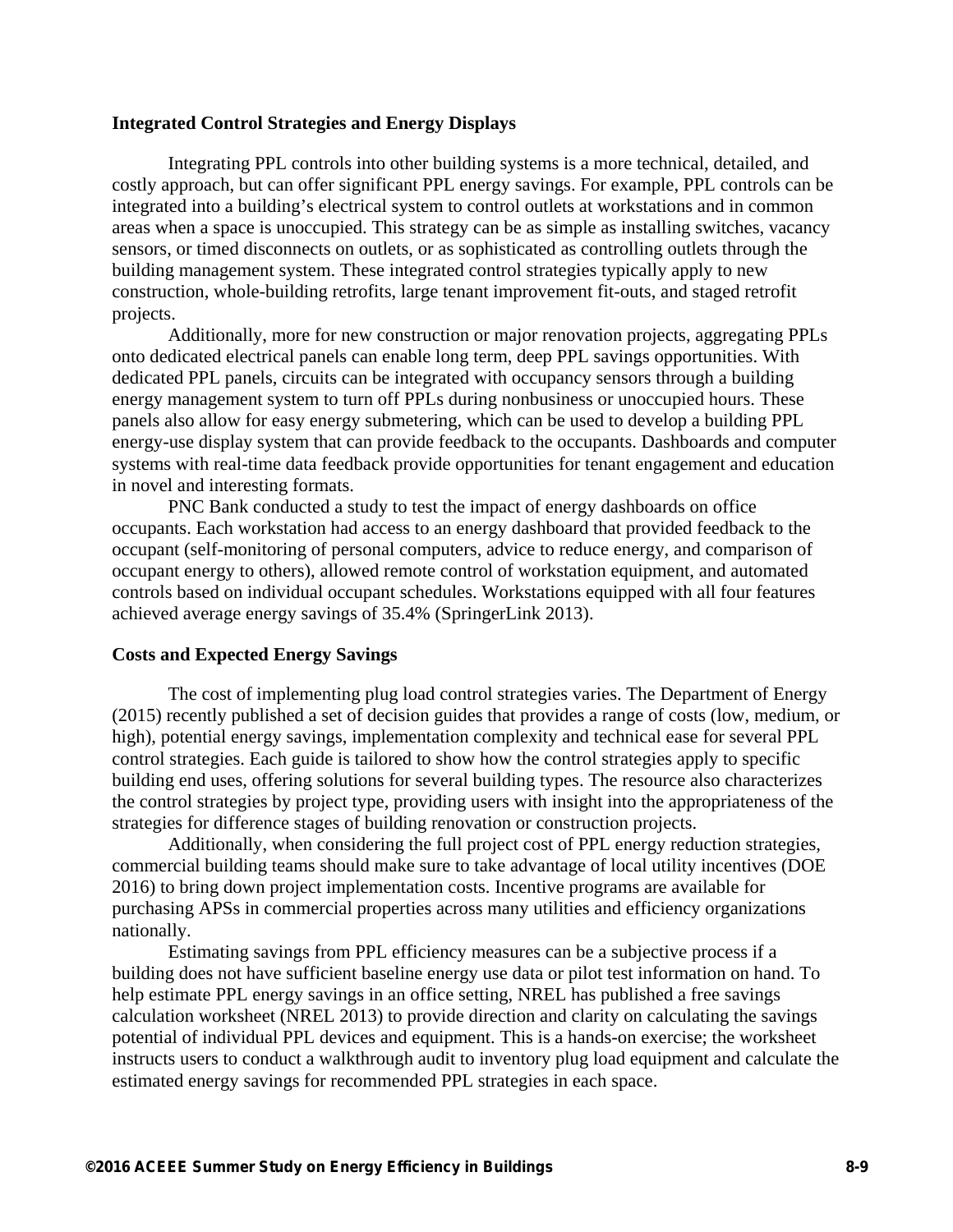It is important that each project estimate PPL energy savings, as these numbers can vary. Variations depend on variables such as the specific energy savings strategies chosen to implement, tenant buy-in, baseline energy usage, and available financial incentives.

### **Lessons Learned and Best Practices for Tenant Engagement**

One of the easiest ways to understand appropriate tenant engagement PPL reduction strategies is to pull lessons learned and best practices from similar case studies. Table 5 highlights tenant engagement efforts from various commercial building owners that were used to encourage tenants to reduce PPL energy use.

| <b>Strategy</b> | <b>Description</b>                         | <b>Examples</b>                           |
|-----------------|--------------------------------------------|-------------------------------------------|
| Messaging       | Emails, posters, slogans, lunch & learns,  | • Shorenstein "I Will if You Will"        |
| Campaigns       | and building-wide events to promote        | Campaign (BBC 2015)                       |
|                 | specific PPL reduction efforts to building | • Tower Companies messaging campaign      |
|                 | occupants/tenants                          | and APS education pilot with DC           |
|                 |                                            | Sustainable Energy Utility (DCSEU 2016)   |
| Competitions    | Peg offices, floors, or staff against each | • Interactive educational messaging:      |
|                 | other or against others in a multi-tenant  | Energy Chickens, software dashboard,      |
|                 | building to encourage more plug load       | reward or incentive programs (Penn State  |
|                 | efficiencies                               | 2013) (Researchgate 2013)                 |
| Tenant          | Provide a monetary or prize incentive to   | · GSA's Wayne Aspinall Net Zero           |
| Incentives      | tenants that meet specific plug load       | Courthouse (DOE 2014)                     |
|                 | efficiency targets                         | • Stanford "Space heater Swap" fleece for |
|                 |                                            | space heater (Stanford 2015)              |
| Data            | Use dashboards and public screens to       | • PNC Bank dashboard and engagement       |
| Transparency    | show efficiency and plug load energy       | strategy for occupants (SpringerLink      |
|                 | consumption among tenants                  | 2014)                                     |
| Green Leases    | Encourage tenant plug load efficiency by   | • Green Lease Library (GLL 2016)          |
|                 | writing requirements into new leases       |                                           |

Table 5. Tenant Engagement Strategies for PPL Energy Reduction

Each of these occupant engagement strategies has been implemented in commercial buildings to varied success. The following results are presented to illustrate success of the strategies listed in Table 5:

- Messaging Campaigns: The Shorenstein real estate organization saw a 16.2% reduction in portfolio-wide energy use since 2008, a portion of which is attributed to their "Flip the Switch" comprehensive tenant engagement program (BBC 2015). Similarly, Tower Companies worked with tenant energy champions to pilot the use of APSs in combination with tenant educational material and in-person APS installation (DCSEU 2016).
- Competitions: A team at Penn State University developed the PPL behavioral change game, Energy Chickens that monitors energy use data collected by plug-in devices. The game provides graphical information about energy use accompanied by recommended ways to reduce energy use of specific appliances. Pilot deployment of the dashboard showed a 30% reduction in plug-load energy consumption (Penn State 2013) (Researchgate 2013).
- Tenant Incentives: GSA's Wayne Aspinall Net Zero Courthouse leveraged a number of PPL control strategies including sub-metering, energy use displays, and APS controls. To ensure PPL energy savings in tenant spaces, GSA incentivized their tenants by rewarding a portion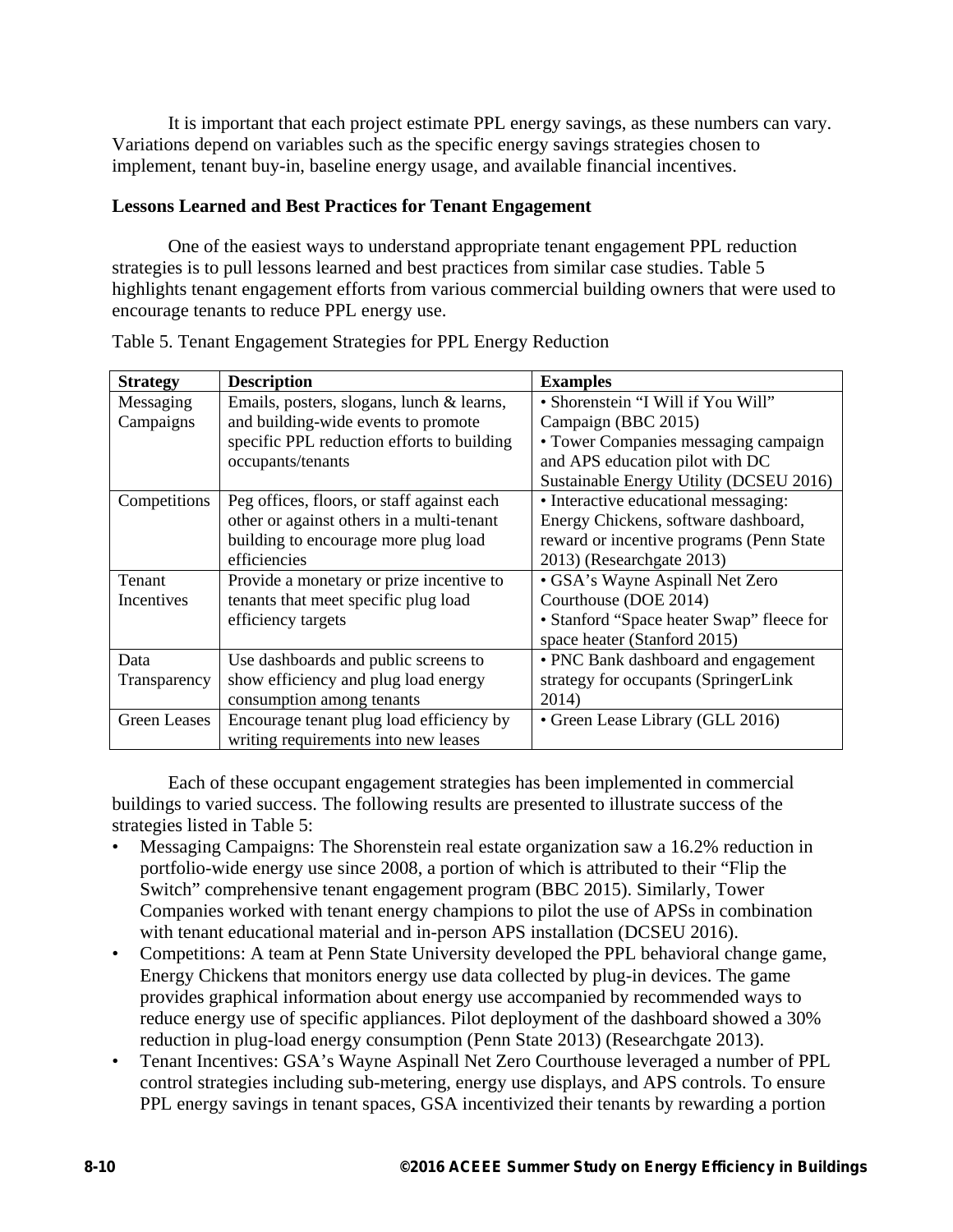of the rentable square footage fee back to the agency if they met their PPL energy target (DOE 2014). In a different example, Stanford University conducted a campus-wide PPL inventory and recorded 955 space heaters, consuming 517,634 kWh/yr. Stanford incentivized students to swap their space heaters for a Sustainable Stanford fleece jacket (Stanford 2015).

- Data Transparency: PNC Bank rolled out an intelligent dashboard for occupants that provided feedback on energy use, remote control of equipment, and automated equipment controls. Resulting energy savings was 35.4% at each workstation (SpringerLink 2014).
- Green Leases: Green leases align financial and energy incentives of building owners and tenants so they can work together to save money, conserve resources, and ensure efficient building operations. Because plug loads are heavily tenant-facing, green leases provide a strong opportunity for achieving savings through tenant engagement (GLL 2016).

## **Conclusion**

PPLs consume approximately 30% of commercial building energy use. Attributing to such a high portion of whole-building energy consumption, controlling PPLs and reducing their energy use is critical in achieving aggressive energy targets and net-zero energy status. Engaging tenants in reducing plug load energy consumption is a key factor in meeting these energy targets, even if it may not be an easy task for commercial building owners to implement. Numerous tenant engagement solutions exist, whether through more hands-off options such as APSs, or through more high-touch activities such as tenant competitions and prizes. These solutions have proven results and can be adopted by commercial building owners to achieve significant PPL energy savings.

Most successful tenant engagement strategies have included a combination of tenant education on PPL energy reduction efforts, messaging, incentives to encourage continued action, and cost-effective controls such as APSs. Newer innovations are also entering the commercial building market, which can be especially beneficial for new construction or major renovation projects. These strategies include integrated controls and building connectivity, networked controls and panels, and big data integration – all providing behind the scenes opportunities to save PPL energy without interrupting tenant day-to-day activities.

Together, these opportunities provide a number of technical solutions and tenant engagement activities for commercial building owners to investigate and implement immediately in their buildings. Obtaining tenant buy-in for PPL efficiency via messaging campaigns, competitions, incentives, or dashboards will jumpstart energy efficient activities throughout the building, and consistent outreach and engagement with tenants will support long-term persistent savings building-wide.

### **References**

ASHRAE. (2013). "Standard 90.1-2013 (I-P Edition) -- Energy Standard for Buildings except Low-Rise Residential Buildings"

http://www.techstreet.com/ashrae/products/1865966?utm\_source=promotion&utm\_medium= landingpage&utm\_campaign=86273&utm\_term=86273&utm\_content=86273&ashrae\_auth token=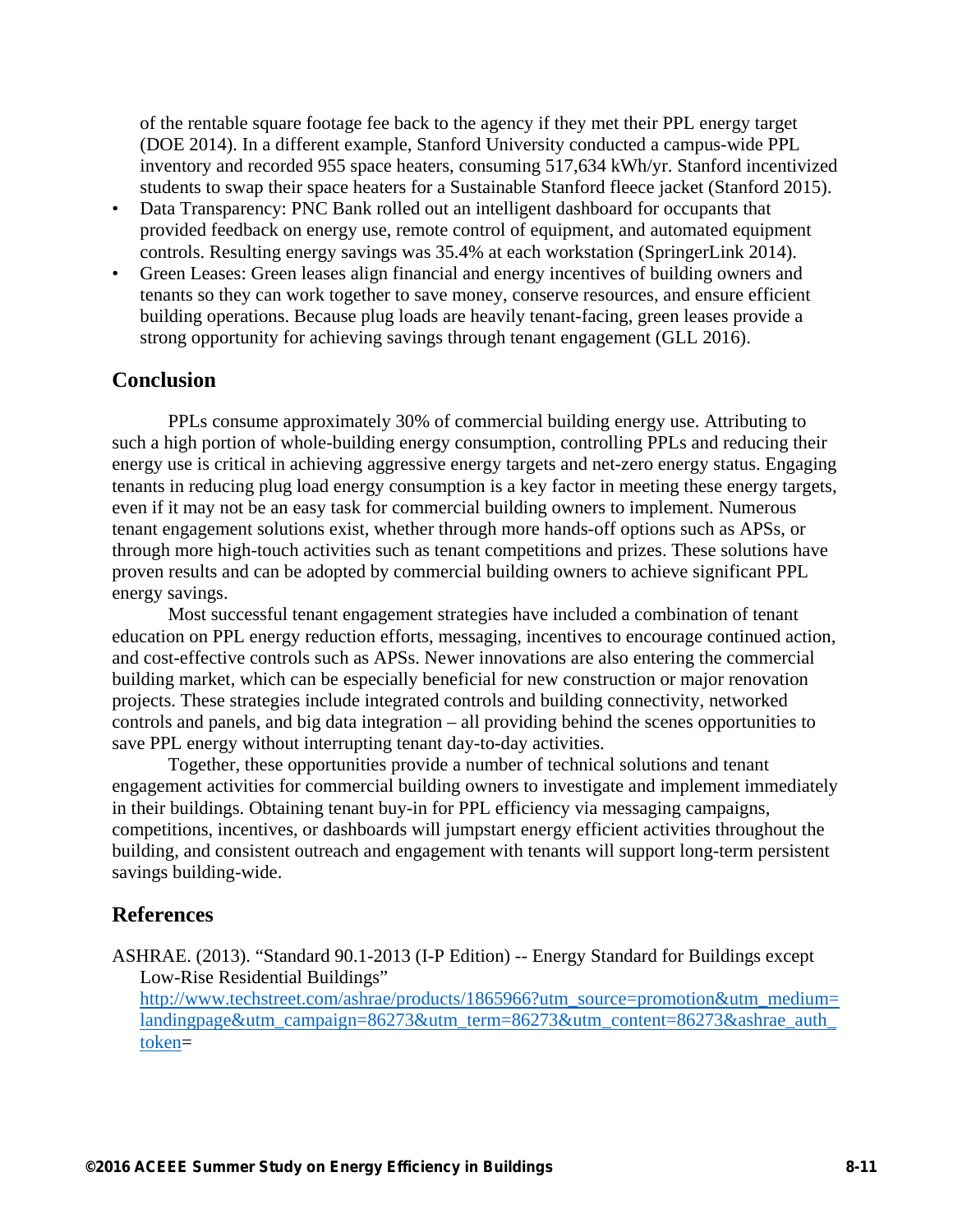- Better Buildings Alliance. (2015). "Leveraging the Advanced Power Strip (APS) Technical Specification for Commercial Buildings." https://www4.eere.energy.gov/alliance/sites/default/files/uploaded-files/BBA-PPL-APS-Tech-Spec-Webinar-July-2015-508.pdf
- Better Buildings Challenge. (2015). "Implementation Model: 'Flip the Switch' Tenant Engagement Program" http://betterbuildingssolutioncenter.energy.gov/implementationmodels/%E2%80%9Cflip-switch%E2%80%9D-tenant-engagement-program
- CBEA 2012 CBEA [Commercial Buildings Energy Alliance]. 2012. CBEA Efficiency Forum Report. Accessed September 20, 2013: http://www1.eere.energy.gov/buildings/alliances/pdfs/cbea\_efficiency\_forum\_report.pdf
- DC Sustainable Energy Utility and Institute for Market Transformation. (2016). "Increasing Tenant Engagement through Plug Load Management"
- Department of Energy. (2010). Buildings Energy Data Book. Washington, DC: Office of Energy Efficiency and Renewable Energy. http://buildingsdatabook.eren.doe.gov/
- Department of Energy. (2014) "Aspinall Courthouse: GSA's Historic Reservation and Net-Zero Renovation" http://www.nrel.gov/docs/fy15osti/62360.pdf
- Department of Energy. (2015). "Decision Guides for Plug and Process Load Controls" http://betterbuildingssolutioncenter.energy.gov/sites/default/files/attachments/Decision\_Guid es\_for\_PPL\_Controls\_0.pdf
- Department of Energy Better Buildings Alliance Plug and Process Loads Technical Team Website. (2016). https://www4.eere.energy.gov/alliance/activities/technology-solutionsteams/plug-process-loads
- Department of Energy Office of Energy Efficiency & Renewable Energy. (2016). "Energy- and Water-Efficient Products." http://energy.gov/eere/femp/energy-and-water-efficient-products
- Environmental Protection Agency. (2016). ENERGY STAR website. https://www.energystar.gov/
- General Services Administration APS Study. (2012). http://www.gsa.gov/portal/content/164611
- Green Lease Leaders Website. (2016). http://greenleaselibrary.com/
- Lawrence Berkeley National Laboratory (2016). "Standby Power" http://standby.lbl.gov/standby.html
- NEEP. (2016). "Regional Energy Efficiency Organizations Network" http://www.neep.org/network/regional-energy-efficiency-organizations-network
- NREL. (2015). "How to use APS in an Office Setting." http://www.nrel.gov/docs/gen/fy15/63800.pdf
- NREL. (2014) "Plug and Process Loads Capacity and Power Requirements Analysis." http://www.nrel.gov/docs/fy14osti/60266.pdf
- NREL. (2013) "Assessing and Reducing Plug and Process Loads in Office Buildings" http://www.nrel.gov/docs/fy13osti/54175.pdf